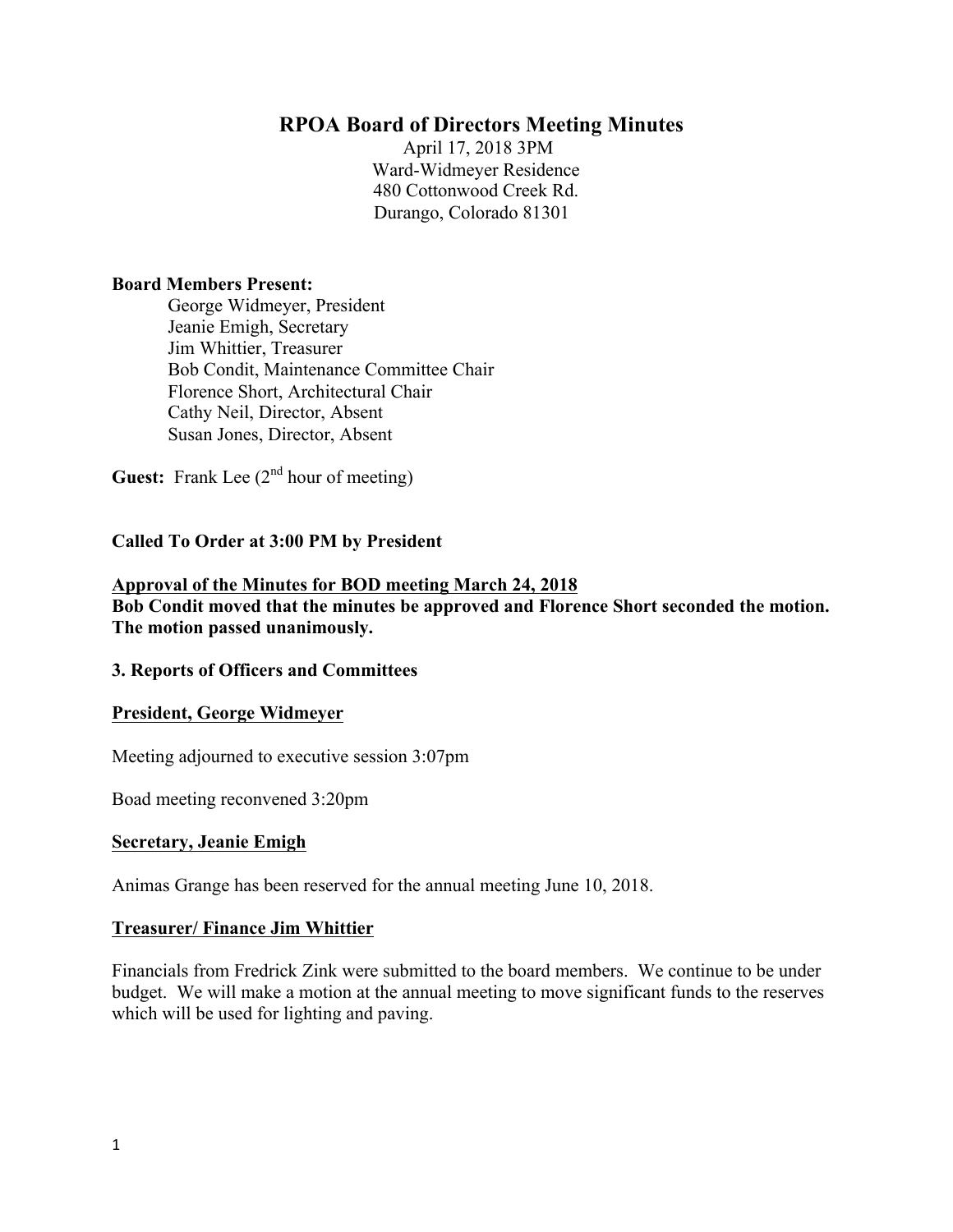## **Architectural: Florence Short**

## **New Applications:**

### - Lot 94

Application for a new roof approved.

## $-L$  of 3

Requested information on roofing materials that can be used at The Ranch. Referred to Architectural Rules.

## Lot 64

 Requested permission to install a privacy wall. Is not located on lot where this is Permitted. Request withdrawn.

## Lot 84

 Pending issues regarding fence and air conditioning. Delayed return to The Ranch due to mold issues in California property. Will work with them on return.

6 letters were sent requesting owners do work on property. One response received so far.

## **Maintenance:**

**Curb side spring cleaning set for Friday, April 27, 2018 in AM**. A sign will be posted in mailroom. Owners will be reminded not to dump any yard or landscaping waste in reserve. Doug, of Earthscapes, is getting a new sign to post in that area. An additional landscaping contractor has been dumping yard waste behind Latigo next to highway---ditch area. He has been told not to do this numerous times and we will enforce this as it causes a major clean-up for the landscaping crew of The Ranch.

Anticipate that pumps and owners irrigation systems will be turned on week of April 23, 2018 weather permitting.

### **Nominating:**

Three owners have agreed to run for the board: Maureen Tara, Desiree Collins, and Candida Bush. Denise has agreed to be Treasurer and has background in finance. All three will run for 3 year terms.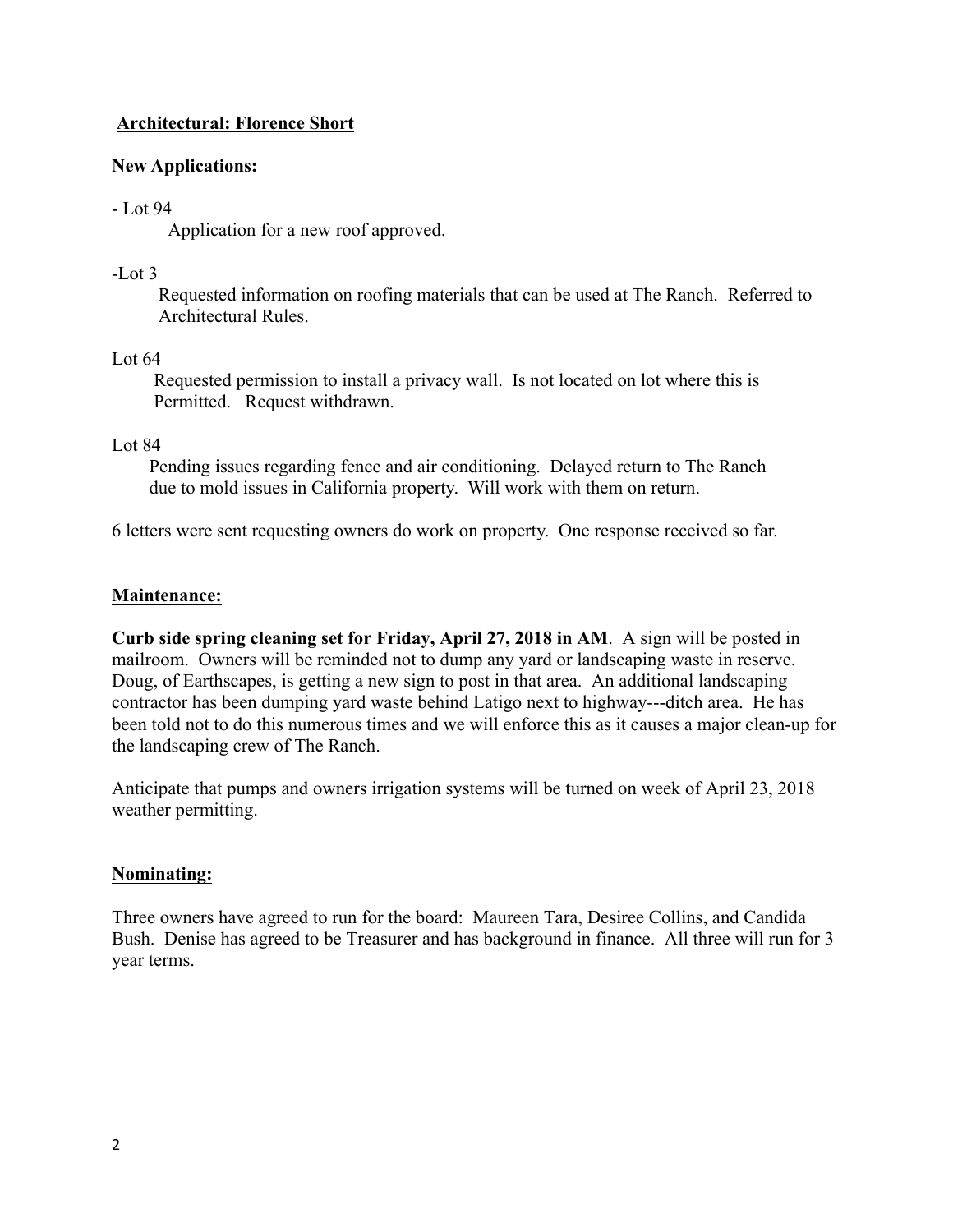## **4. Items requiring discussion and action:**

## **a. Buckwalter Proposal.**

The Buckwalters own the property adjacent to the small piece of property owned by The Ranch. This property is only accessible from their lot or if we wade across Hermosa Creek to get to it. It has no current usage for owners at The Ranch. They made a financial offer but stated they could find no company that would give an assessment of the land value due to unique nature of parcel. In addition they did not spell out what closing costs they would cover. We need to determine, as closely as possible the land value and what cost they will cover at closing before we can present this offer to the owners. It is unlikely we can get this done in time for annual meeting and a 2/3rds vote of the members is required to sell the land. After receiving additional information the board will re-visit this issue before making a recommendation to the owners. In the interim permission is being given to allow the Buckwalters to clear debris off the property and to access Hermosa Creek.

## **b. Street lighting**:

Additonal bids still being sought for lights. The current light at the mailroom is a Type 4. A type 2 light provides better coverage and focuses the light directly onto the street. A Map showing light distribution was provided to the board along with a projected cost savings on electricity for both fixtures. The decision about a type of light and vendor is still under consideration. The board voted unanimously to put another test light in at the intersection to the circle using a Type 2 fixture. This will give owners a chance to compare it with the mailroom light and also see the actual difference, if any, in light distribution on the street. The type 2 fixture cost more than the type 4.

### **c. DCC&Rs:**

Jim Whittier, Jeanie Emigh, and George Widmeyer met with attorney and went through the document page by page. The major revisions are still around Section 2 regarding the rights of the property developer, which no longer exist, and cleaning up the language in the Architectural section. A few changes were made in the wording of the rest of the document. A final draft is pending and will be posted on the website along with an explanation of changes when ready. We will then seek owner input and finalize either by absentee vote or at 2019 annual meeting.

**Annual Meeting Mailing:** This will take place at Jeanie's house Monday, May 7, 2018 2PM.

### **5. New Business:**

### **a.Fire Preparedness Report**:

We will put out information prepared by Firewise at the Annual Meeting. Owners are encouraged to replace cedar roofs when possible as well as clear areas around their homes creating a 10-30 foot buffer. Although most fire departments now use tanker trucks we have